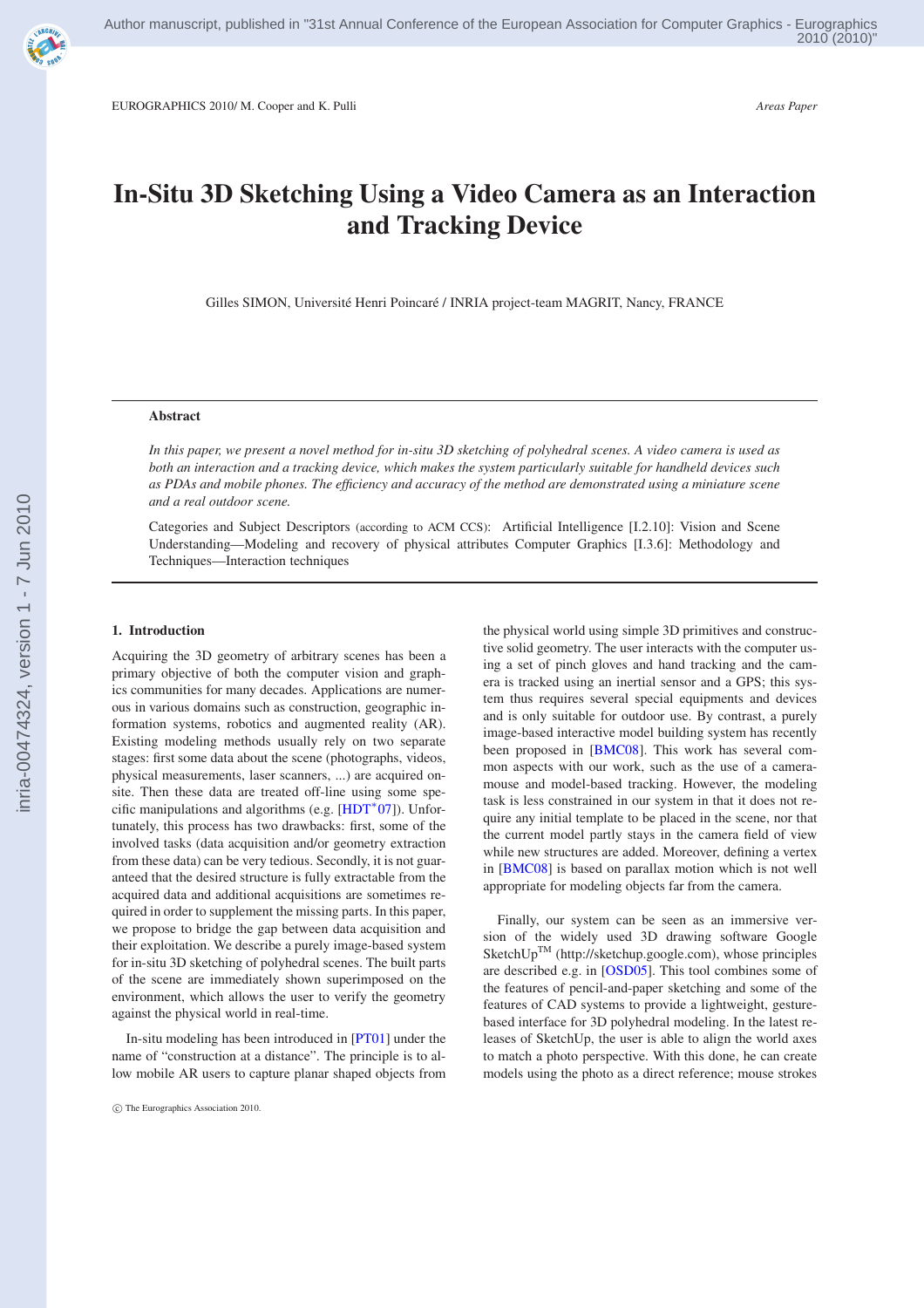

**Figure 1:** *3-DOF camera rotations (in modeling mode) alternate with 6-DOF camera motions (in tracking mode). Thick lines represent the modeled faces of the scene.*



**Figure 2:** *Equivalence between moving cursor / fixed camera (left) and fixed cursor / moving camera (right).*

are converted into 3D-space using inverse ray intersections with the previously defined geometry (or the ground plane by default). All these principles have been taken up in our implementation, but with the important difference that we consider dynamic video images instead of static ones. Moreover, the video camera is used as the interaction device instead of a mouse, which makes our system particularly suitable for mobile devices such as PDAs, wearable computers and mobile phones.

The system alternates between two modes of operations (Fig. 1):

- **Modeling mode.** Pure rotations are applied to the camera, e.g. when using a head-mounted display, this amounts to look around the scene by only turning the head. Using the camera as an interaction device, the user is able both to calibrate the camera and to define the scene geometry (section 2). It must be noticed that this mode may be used alone, providing already interesting contributions to classical single view metrology, as (i) by turning the head the reachable field of view is much larger than the camera's field of view and (ii) mouse manipulations are replaced by camera manipulations, which can be of great interest in a mobile context.
- **Tracking mode.** When at least one face of the scene has been described and the camera undergoes a general motion, a 6-DOF (degrees of freedom) camera tracking is performed, based on the available geometry (section [3\)](#page-2-0). This allows the user to get closer to some parts of the scene or make some new faces visible before continuing modeling. In this mode, the geometry previously modeled has to stay (at least partly) visible in the camera field of view, which is not required in modeling mode. A pose recovery procedure based on SIFT features can be called upon user request or each time a tracking failure is detected by the system.

The system starts in modeling mode. Once a 3D geometry has been initialized, switches between modeling and tracking modes are done automatically, depending on the motion applied to the camera (Akaike's motion model selection is used [\[VBS03\]](#page-3-0)).

# **2. Modeling Interactions**

A key idea of this work is that user interactions can be done using the video camera itself. Indeed, let us consider that the user wants to draw a line stroke on a video image between two physical points *A* and *B* of a real-world scene; there are two possible ways to do this  $(Fig. 2)$ : (i) the camera stays fixed and a mouse is used to move a cursor to the two respective endpoints; (ii) the camera is rotated so that the physical points apparently move to a fixed cursor, for instance at the center of the image. The second solution, which is used in our implementation, does not require mouse support. However, the position of point *A* has to be updated from frame to frame while point *B* is aimed at. Fortunately, camera rotations only induce homographic deformations of the image, that can be computed easily e.g. using keypoint matches. In both cases a click has to be done when the cursor (or the camera) is correctly positioned. In the second solution, mouse clicks can be replaced by key presses or any other input controls such as buttons, voice commands, etc. In our system, only three keys are used for all operations: one to "click" or "drag and drop" in the image, a second to cancel the current operation or request a pose recovery and a third to scroll the tools menu.

Before being able to model the scene, the user has to calibrate the camera: this is done by indicating two sets of horizontal parallel lines orthogonal to each other (Fig. [3,](#page-2-0) frame a). In addition, the user can drag and drop the origin of the world frame, providing a ray of possible 3D positions of that point. The depth of the origin is chosen so that the unit up vector has an arbitrary size in the image plane. The user can also change the scale of the scene by moving the extremity of the unit up vector. Once the camera parameters are known, the user can start modeling. New faces are instantiated in contact with existing faces or the ground plane by default. Contacts are guaranteed by snapping the clicked points to existing 3D points which appear in a specific color when close to the cursor: yellow for a face vertex, blue for the middle of an edge and red for the closest point on an edge. Faces under the cursor are also specifically outlined and new 3D vertices can be generated by using inverse ray intersec-

inria-00474324, version 1 - 7 Jun 2010 inria-00474324, version 1 - 7 Jun 2010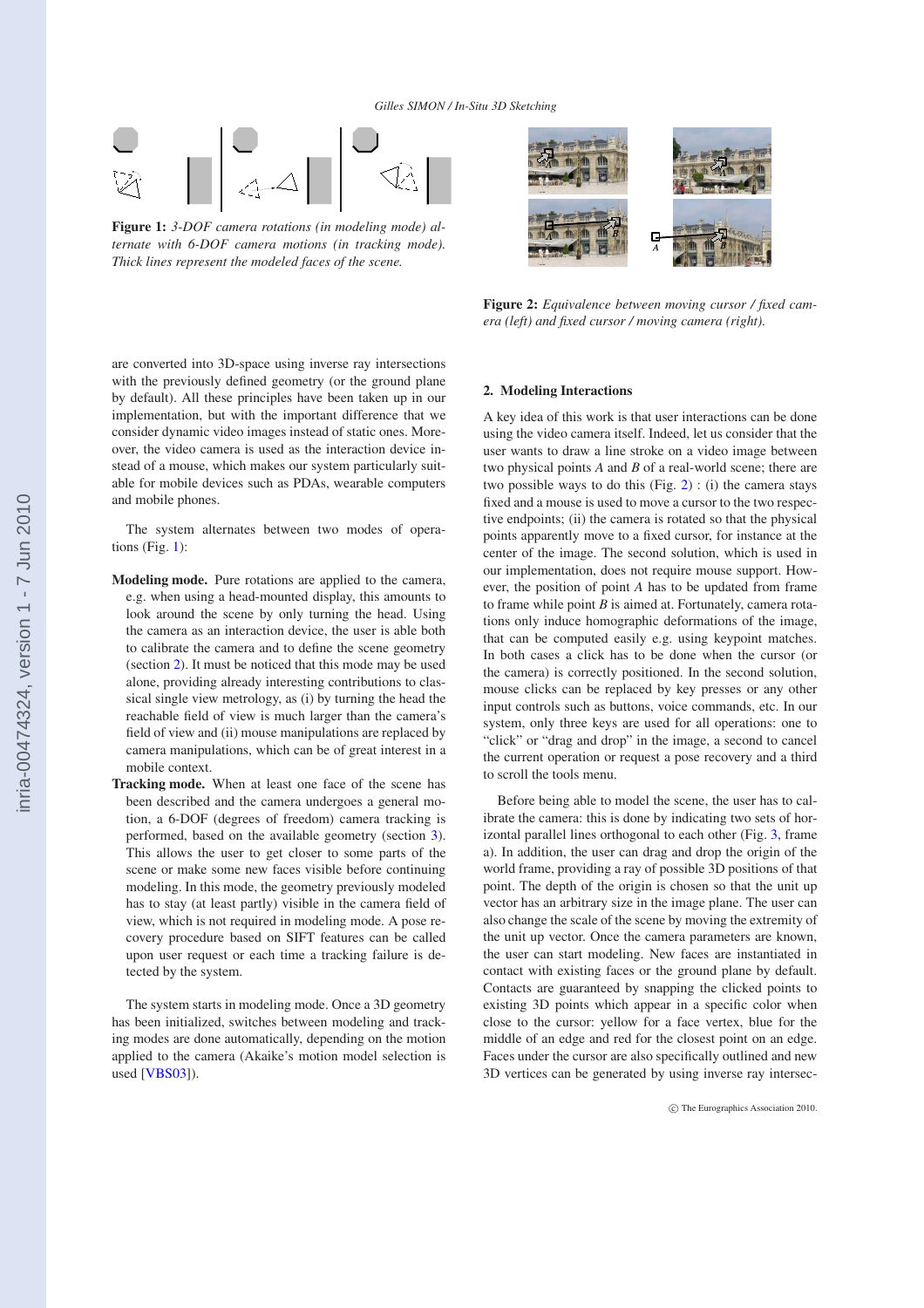<span id="page-2-0"></span>

**Figure 3:** *Snapshots of the system in use.*

tion. In addition, most actions are guided using a line stroke, which itself can be snapped to the projected world axes.

Six different tools have been implemented which are summarized in Tab. 1. Fig. 3 illustrates how a simple house can be modeled using the Add, Extrude, Cut and Move tools: a rectangular face is first created using two line strokes *AB* and *BC*: according to the priority rules described at bottom of Tab. 1, *AB* is instantiated in the ground plane and parallel to the red axis (frame b); the vertex *C* is dragged in the plane orthogonal to *AB* (frame c) and finally such that *BC* is aligned with the blue axis (frame d); the new face is extruded forming a box and the top face of this box is subdivided so that the cut line joins the middles of two opposite edges (frame e); finally, the cut line is moved along the blue axis in order to form the roof (frame f).

(∗) The inverse ray intersection priorities are: *<sup>A</sup>*: selected vertex <sup>&</sup>gt; selected face <sup>&</sup>gt; ground; *B*: selected vertex > projected world axis  $||AB>$  plane(*A*); *C*: selected vertex > projected world axis  $|| BC >$  plane  $\perp$  [*AB*]

| Table 1: Modeling tools used in our prototype. |  |  |  |
|------------------------------------------------|--|--|--|
|------------------------------------------------|--|--|--|

# **3. Camera Tracking**

Camera poses are computed using image content only and the modeled planar polygons [\[VBS03\]](#page-3-0): Harris corners are matched from frame to frame using normalized crosscorrelation of patches in a search window; these corners are

detected in the whole image for a 3-DOF tracking or inside the projected faces of the model for a 6-DOF tracking; outlier matches are rejected using a RANSAC computation of the planar homographies that best fit the sets of corners between the subsequent views; finally, the camera pose is computed by iteratively minimizing the sum of squared transfer errors (SSTE) of the inlier matches, using the homographies induced by the pose parameters and the equations of the involved planes.

This procedure is fast and robust but has two drawbacks: first, due to the recursive nature of the algorithm, errors induced by noise (e.g. in corner detection) accumulate over time. Secondly, as the size of the search window has to be bounded both to reduce matching ambiguities and to achieve real-time, camera tracking may fail in case of fast motions. To tackle the first problem, we use the texture information extracted by the user during the modeling mode. Like in [\[RD06\]](#page-3-0), the current textured model is rendered from the current pose using the OpenGL graphic engine. Harris corners are detected in the rendered view and matched with the Harris corners of the current frame. These matches, which are merged with the set of matches obtained in the previous video frame, tend to reduce the drift. For performance issues, this correction procedure can be called only every *k* frames  $(k = 2$  in our implementation).

Tracking failures are detected automatically by testing whether the number of inlier matches falls under a threshold. The user is also able to manually require for pose recovery when he visually estimates that it is necessary. Pose recovery is basically based on SIFT feature matching [\[Low04\]](#page-3-0). SIFT features have a higher computational cost than Harris corners but are invariant to image scale and rotation and robust to some extend to change in viewpoint. When the "Extract texture" tool is used, SIFT features are extracted inside the